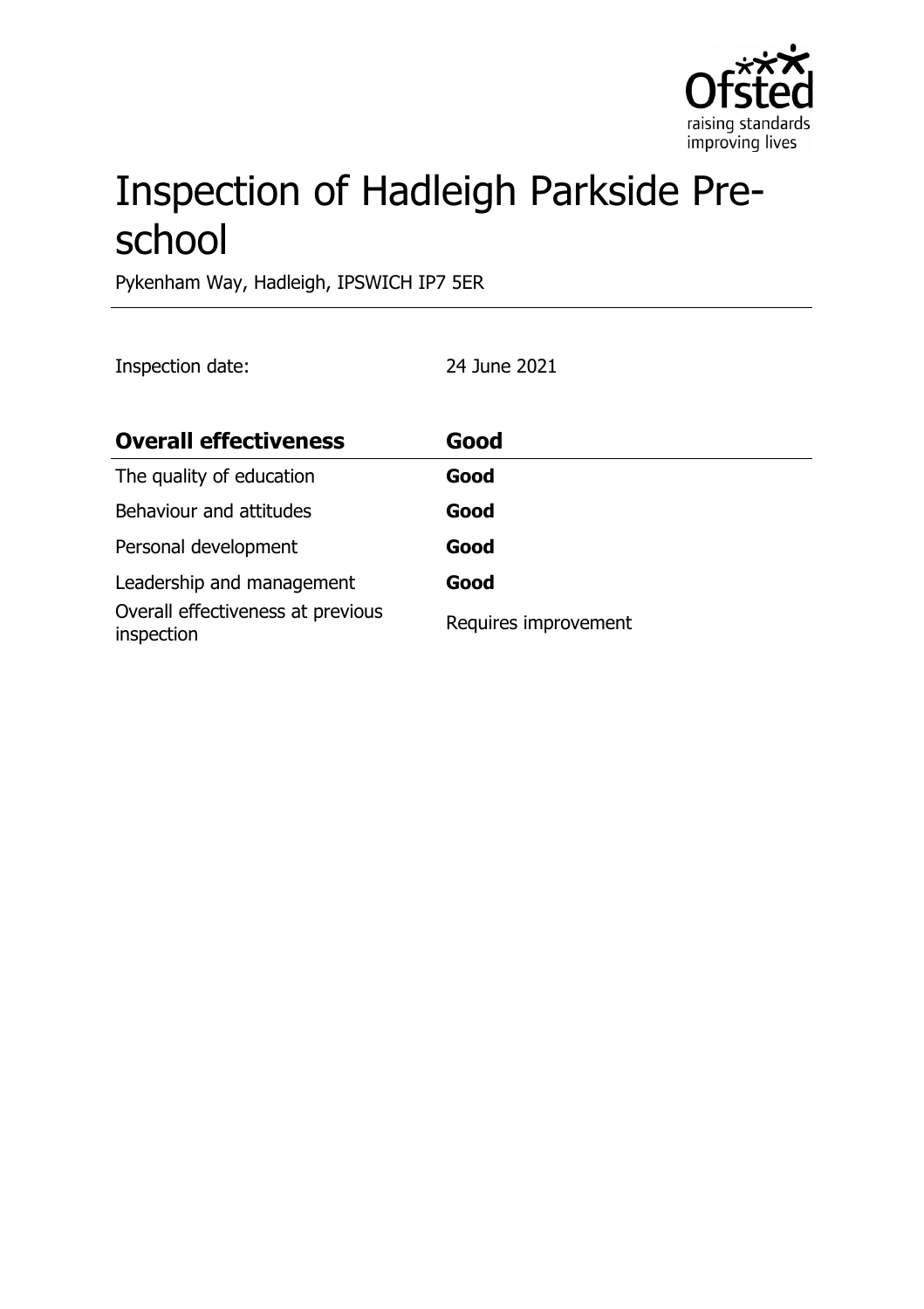

# **What is it like to attend this early years setting?**

### **The provision is good**

Children confidently make choices from a broad range of interesting activities and resources. They show that they feel motivated to learn as they enthusiastically access the different spaces and activities on offer. Children particularly enjoy being outdoors. They delight in exploring the different textures and aromas of the chickpeas, tea leaves and herbs they mix in the outdoor kitchen. Their knowledge of living things and the natural world is particularly strong. For example, they watch in awe as a tiny frog swims around in the water and talk about how it developed from frog spawn. Children with special educational needs and/or disabilities (SEND) are provided with highly attentive support to meet their complex needs. They access specialist equipment and resources which are very carefully planned to capture their interest and strengthen their concentration.

Those children who could not attend during the COVID-19 (coronavirus) pandemic have eagerly returned to the pre-school. They are reassured by the strong bonds they continue to share with their key person. This helps children to feel safe and confident when separating from their parents at the start of the session. Children's behaviour is very positive. They are keen to help with tidying up and often remind others of the importance of looking after the new climbing frame.

### **What does the early years setting do well and what does it need to do better?**

- $\blacksquare$  The pre-school manager and staff worked tirelessly to maintain contact with families and offer financial and emotional support to children during the COVID-19 pandemic. They put great thought into helping children to feel confident when returning to the pre-school after time away. For example, they created a video featuring a familiar soft toy to help children to understand the new routines put in place to protect them.
- $\blacksquare$  Staff are enthusiastic in their approach. They spend most of their time interacting with children, including during imaginative role-play activities. Children listen carefully to staff who ask them carefully phrased questions and introduce new vocabulary. This is particularly effective in helping children to become confident communicators and successfully enhances their speaking skills.
- $\blacksquare$  There is a strong focus on following children's interests, which helps them to enjoy revisiting experiences and practising existing skills. However, during some adult-led activities, staff are not always clear about what they want individual children to learn next. This means that children do not always gain new knowledge and skills as rapidly as possible.
- $\blacksquare$  From a young age, children are encouraged to be independent in managing tasks for themselves. During snack-time routines, staff show two-year-old children how to pour drinks and use a knife to spread and chop foods. When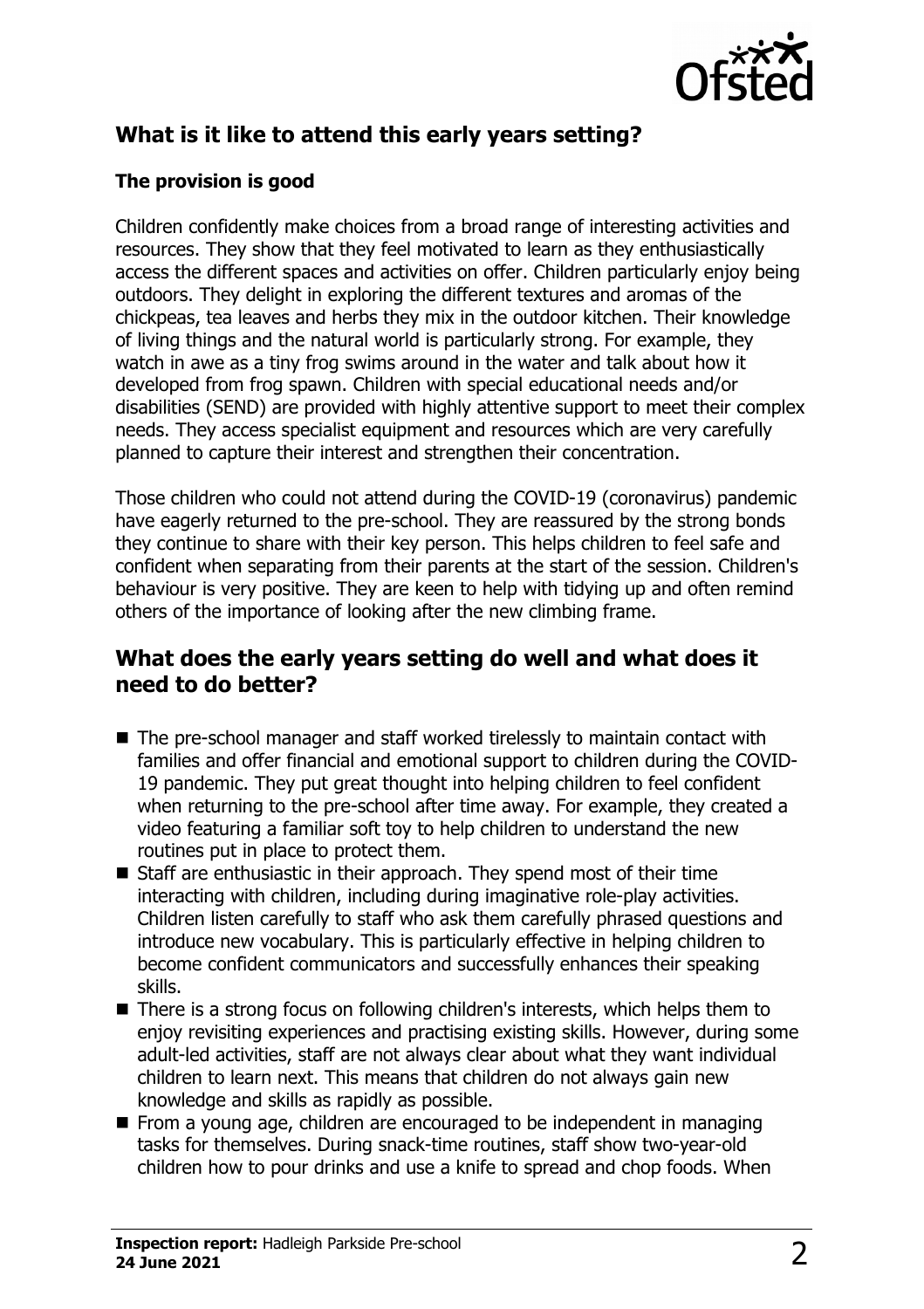

spillages occur, children are reassured by the staff who calmly set about finding a cloth to clean the table.

- $\blacksquare$  The use of additional funding is planned well to ensure children's individual learning needs are further supported. For example, staff use additional funding to purchase several dinosaur-themed resources. These are used to inspire shared discussions about the eating habits of carnivores and herbivores, while also helping to narrow the gaps in children's social development.
- $\blacksquare$  Staff support children's awareness of how to follow a healthy lifestyle, including opportunities to grow nutritious vegetables at the local allotment. Children proudly talk about the carrots they harvest and look forward to eating them as a snack.
- $\blacksquare$  Recent COVID-19 control measures mean that parents do not currently enter the pre-school. Despite this, staff make sure that they continue to share information about children's learning, both in person and online. Parents express that they are very happy with the care and education provided for their children.
- $\blacksquare$  Staff work closely with other professionals and make sure parents are aware of outside support services. They take account of all available expertise and advice when planning additional support for children with SEND.
- Committee members are a great support to the pre-school manager and staff. They check on the performance of staff and make sure their well-being and workload are well supported. Staff have plenty of opportunities to enhance their skills and expertise to benefit their work with the children. For example, many staff choose to undertake higher qualifications and purposefully share this new knowledge across this team.

# **Safeguarding**

The arrangements for safeguarding are effective.

Recruitment procedures are robust, and ongoing checks help to ensure that all staff remain suitable to work with children. The pre-school manager makes sure that all staff keep their knowledge of safeguarding legislation and procedures up to date. For example, they discuss safeguarding scenarios during staff meetings and share what they learn from safeguarding training. This helps them to maintain a good understanding of how to identify children at risk of harm and how to report concerns. Information is shared with parents about wider safeguarding issues, such as factsheets about keeping children safe when using online devices.

# **What does the setting need to do to improve?**

#### **To further improve the quality of the early years provision, the provider should:**

 $\blacksquare$  enhance staff's understanding of what they want children to learn during adultled activities, to help all children acquire new knowledge and skills more rapidly.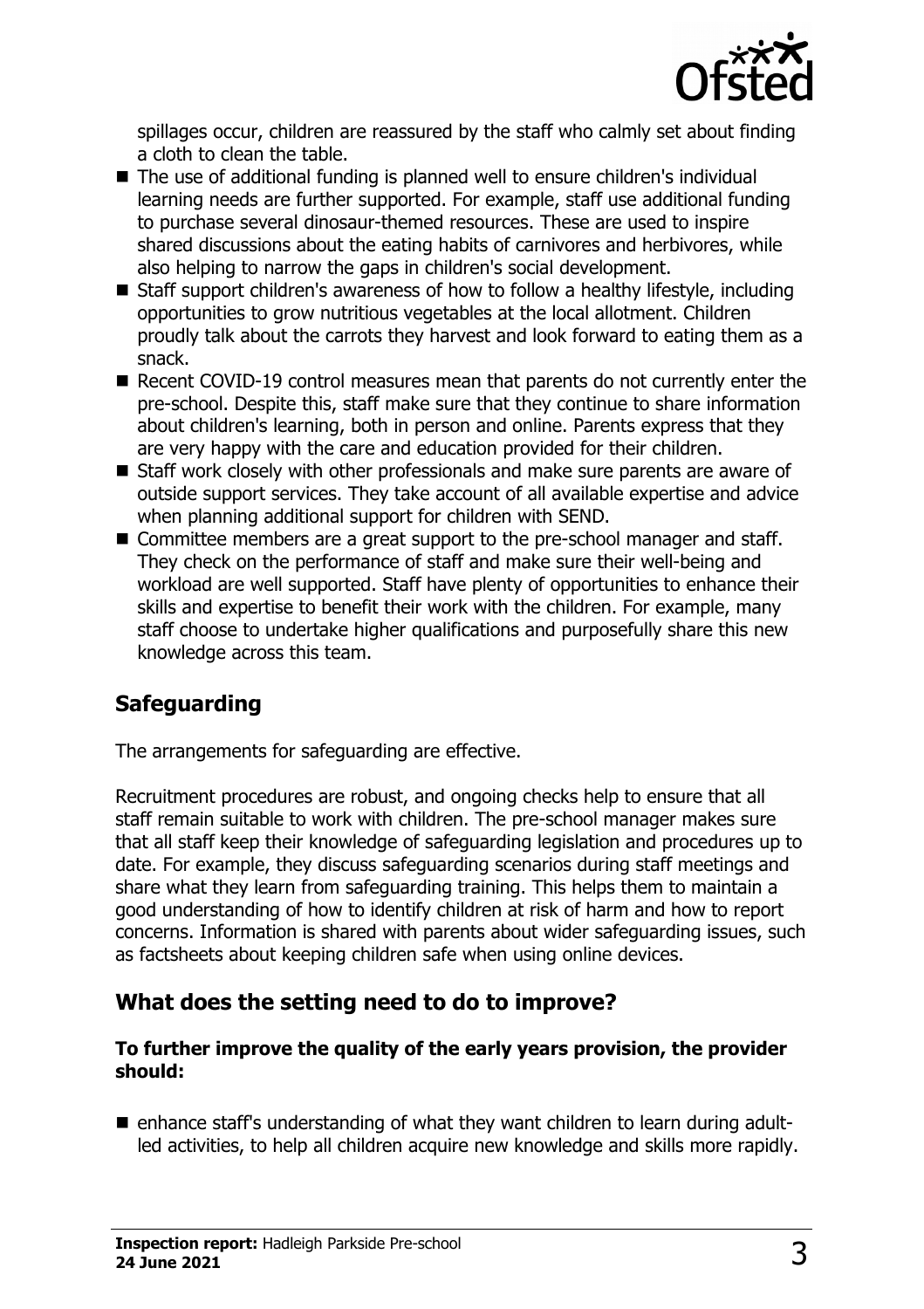

| <b>Setting details</b>                              |                                                        |
|-----------------------------------------------------|--------------------------------------------------------|
| Unique reference number                             | EY415733                                               |
| <b>Local authority</b>                              | <b>Suffolk</b>                                         |
| <b>Inspection number</b>                            | 10124783                                               |
| <b>Type of provision</b>                            | Childcare on non-domestic premises                     |
| <b>Registers</b>                                    | Early Years Register, Compulsory Childcare<br>Register |
| Day care type                                       | Full day care                                          |
| Age range of children at time of<br>inspection      | $1$ to $4$                                             |
| <b>Total number of places</b>                       | 26                                                     |
| Number of children on roll                          | 49                                                     |
| Name of registered person                           | Hadleigh Parkside Pre-school Committee                 |
| <b>Registered person unique</b><br>reference number | RP528143                                               |
| <b>Telephone number</b>                             | 01473 827702                                           |
| Date of previous inspection                         | 12 September 2019                                      |

# **Information about this early years setting**

Hadleigh Parkside Pre-school registered in 2017. There are nine members of childcare staff who work in the pre-school. Of these, eight staff hold appropriate early years qualifications at level 2 or above. The pre-school opens from Monday to Friday for 50 weeks of the year. Sessions operate from 8am to 6pm during term time and from 9am to 3pm during most school holidays. Funded early education is provided for two-, three- and four-year-old children.

# **Information about this inspection**

**Inspector** Sarah Clements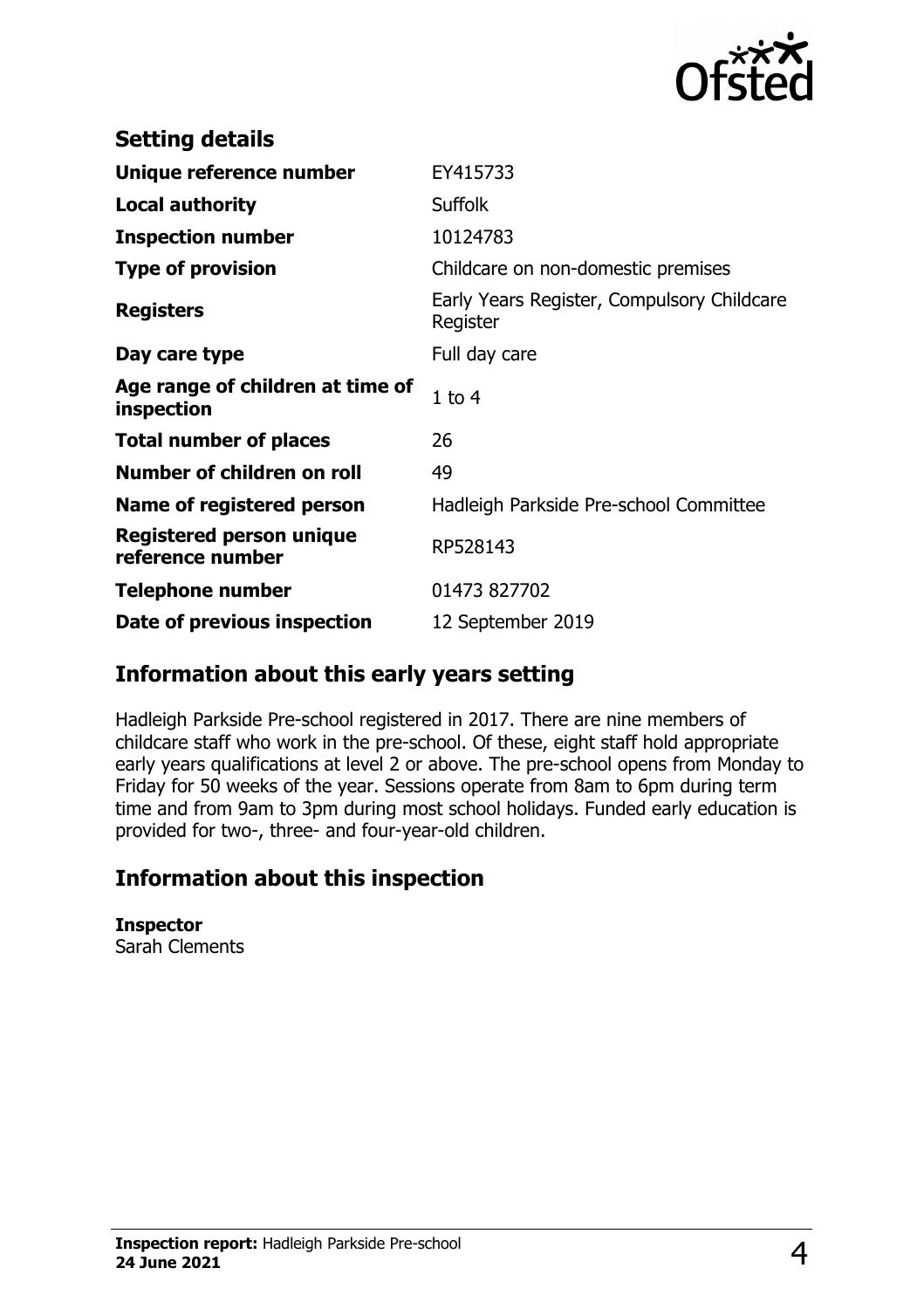

#### **Inspection activities**

- $\blacksquare$  This was the first routine inspection the provider received since the COVID-19 pandemic began. The inspector discussed the impact of the pandemic with the provider and has taken that into account in their evaluation of the provider.
- The pre-school manager and inspector completed a tour of the pre-school and discussed how the early years provision and curriculum are organised.
- $\blacksquare$  The inspector observed the quality of interactions during activities indoors and outdoors and assessed the impact this has on children's learning.
- $\blacksquare$  The inspector completed a joint observation with the pre-school manager.
- $\blacksquare$  The staff and children spoke to the inspector at appropriate times throughout the inspection.
- $\blacksquare$  Parents and grandparents shared their views with the inspector during discussions and the inspector took these into account.
- $\blacksquare$  The inspector looked at relevant documentation and reviewed evidence of the suitability of all persons working at the pre-school.

We carried out this inspection under sections 49 and 50 of the Childcare Act 2006 on the quality and standards of provision that is registered on the Early Years Register. The registered person must ensure that this provision complies with the statutory framework for children's learning, development and care, known as the early years foundation stage.

If you are not happy with the inspection or the report, you can [complain to Ofsted.](http://www.gov.uk/complain-ofsted-report)